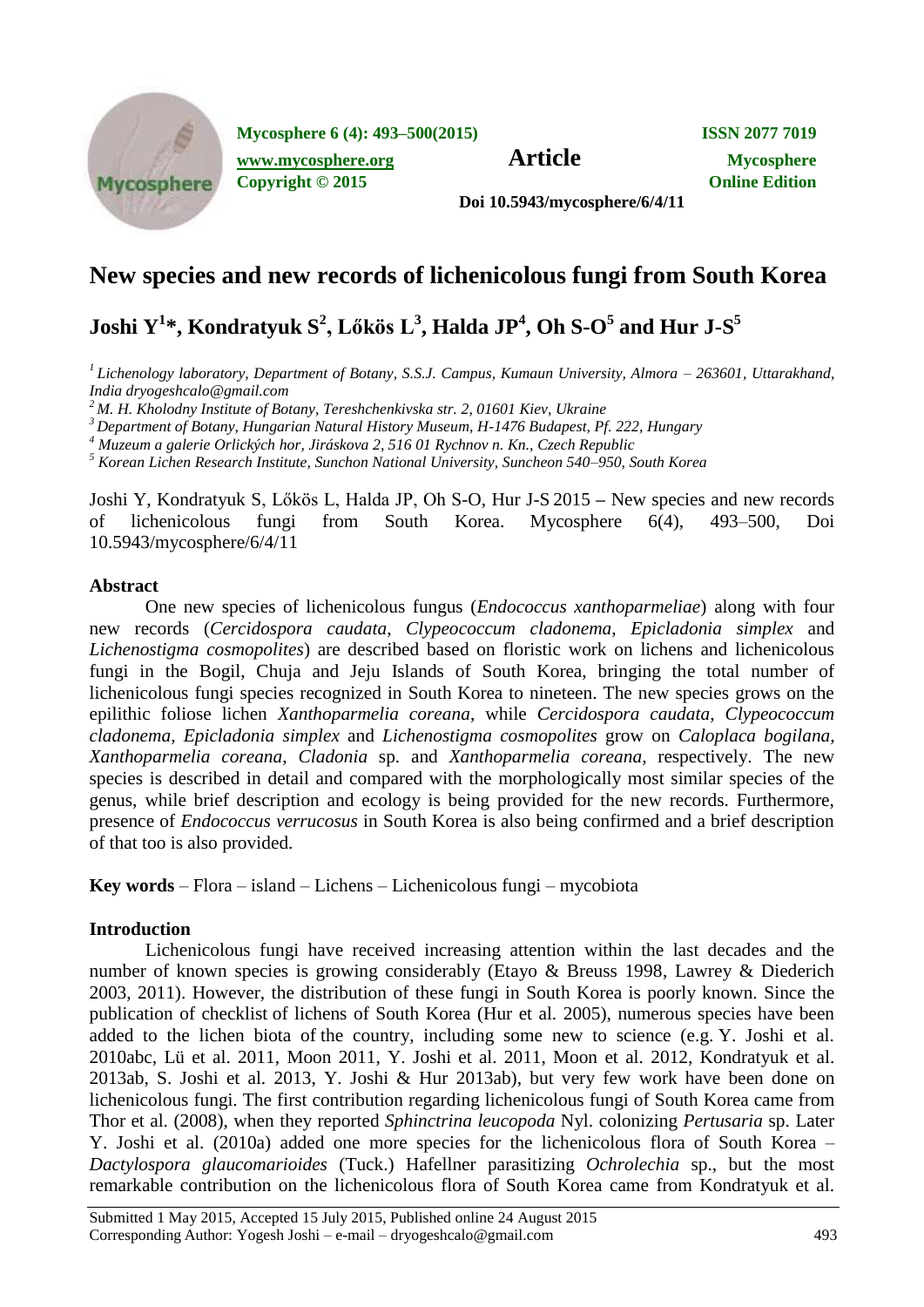(2013a), who published 12 species, including 3 new to science, and mentioned many other yet unidentified specimens that mostly appear to represent additional, undescribed taxa.

In the course of examining collections of lichenicolous fungi collected during lichenological research in Bogil, Chuja and Jeju Islands of South Korea in June 2011, 2012 and 2014, the authors recognized 4 new species for the country (*Cercidospora caudata* Kernst., *Clypeococcum cladonema* (Wedd.) D. Hawksw., *Epicladonia simplex* D. Hawksw. and *Lichenostigma cosmopolites* Hafellner & Calat.) and 1 species new to science (*Endococcus xanthoparmeliae*), thus raising the number of lichenicolous fungi to 19 (Table 1). Besides this, presence of *Endococcus verrucosus* Hafellner in South Korea is also being confirmed. This paper provides information on the taxonomy, occurrence and ecology of the new species and new records of lichenicolous fungi in South Korea.

#### **Materials & Methods**

All species of lichenicolous fungi were recorded from Bogil, Chuja and Jeju Islands of South Korea. The specimens were examined and deposited at Korean Lichen Research Institute, Sunchon National University (KoLRI). Macroscopical characters were studied using a Motic SMZ-168 stereomicroscope, while microscopical characters were studied in hand sections mounted in water, using Olympus BX-50 compound microscope. The anatomical features were investigated by preparing sections of thalli and ascomata, and mounting them in water and 10% KOH. Only free ascospores lying outside the asci were measured. Images of anatomical and morphological characters were taken by HD-Measure LTHS-300 (Leetech Co., Seoul, South Korea) microscope connected to computer.

#### **Results and Discussion**

*Cercidospora caudata* Kernst., Verh. zool.-bot. Ges., Wien 44: 212 (1895).

Pseudothecia globose, immersed in the host thallus. Ascomatal wall colorless in its lower part and intensely greenish blue around the ostiole. Paraphysoids abundant. Asci 6–8 spored. Ascospores hyaline, narrowly ellipsoid or fusiform,  $1-2$ -septate,  $17-21 \times 4-5$  µm, strongly heteropolar, both cells very different in shape and size, the lower cell curved and attenuated as a tail. Pycnidia not seen. (For detailed description and illustrations see Kernstock 1894, Hafellner 1987).

Known distribution – It is a widely distributed species known from arid and Mediterranean regions to boreal and arctic regions and is mostly parasymbiont on different species of *Teloschistaceae* (Navarro-Rosinés et al. 2004).

Materials examined – SOUTH KOREA, Jeju-do province, Jeju-si, Hangyeong-myeon, between Sinchang-ri and Yongsu-ri, seashore road, 33°20'31.6" N, 126°10'12.1" E, alt. 2 m asl., on rock, on thalli of *Caloplaca bogilana*, 18 June 2014, S.-O. Oh and party, 140120, 140168, 140187 (KoLRI 022416, 022299, respectively); ibid., 18 June 2014, L. Gagarina, 140170-1 (KoLRI 022417); Chuja-do island, Chuja-myeon, Sinyang-1-ri, seashore of Mojini-mongdol, 33°56'44.9" N, 126°20'03.0" E, alt. 2 m asl., on rock, on thalli of *Caloplaca bogilana*, 21 June 2014, L. Gagarina, 140863, 140864-2, 140871, 140872 (KoLRI 022418, 022419, 022420, 022421, respectively).

#### *Clypeococcum cladonema* (Wedd.) D. Hawksw., Bot. J. Linn. Soc. 75: 197 (1977).

Ascomata pseudothecia, black, globose, ostiolate, numerous (6–12) and united in groups by a common clypeus, immersed; clypeus forming a rounded, black and raised patch on the surface of the host lichen to 1–2 mm diam.; pseudothecial walls brown to dark brown pigmented; hymenium I–, K/I–. Asci 8-spored. Ascospores 1-septate, olivaceous brown to brown,  $(15-) 17-20 \times (6-) 7-8$ um, with a thin perispore. Conidia hyaline, simple, bacilliform,  $(4-)$  4.5–5  $\times$  0.8–1 µm. (For detailed description and illustrations see Hawksworth 1977).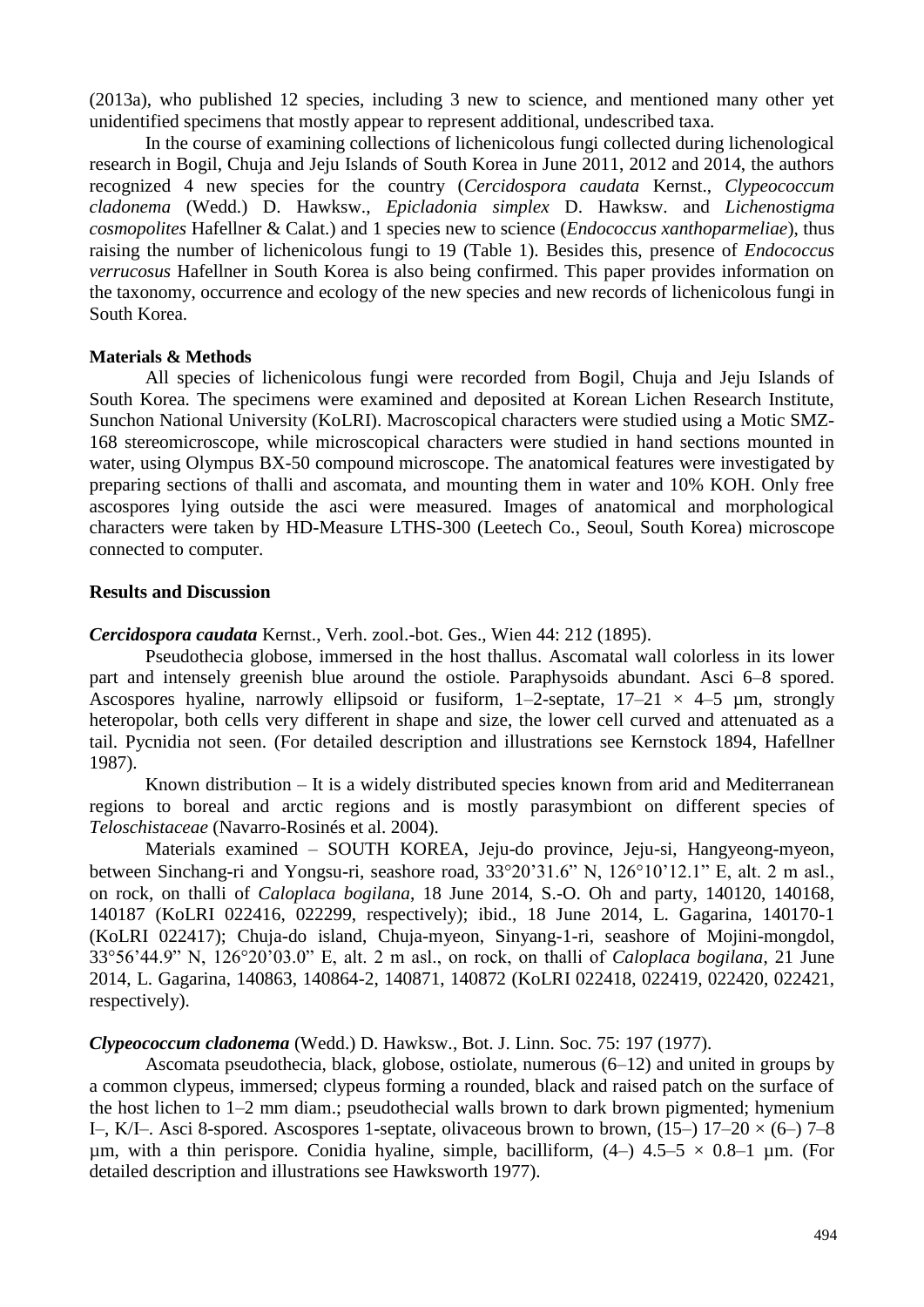

**Fig. 1** – a: Thallus of *Xanthoparmelia coreana*, b: Cross section of perithecia, c: Magnified view of *Xanthoparmelia coreana* thallus infected by *Endococcus xanthoparmeliae* (arrows indicating the infected portions), d: Inset image of spore. Scale Bars: a 10 mm; b 20 µm; c 3 mm; d 5 µm.

Known distribution – The species is reported from Western Europe, Macaronesia and has it extensions up to Antarctic. It is new for South Korea and is found colonizing thallus of *Xanthoparmelia coreana.*

Materials examined – SOUTH KOREA, Jeju-do province, Jeju-si, Hangyeong-myeon, between Sinchang-ri and Yongsu-ri, seashore road, 33˚20'31.6" N, 126˚10'12.08" E, alt. 2 m, on rocks, on *Xanthoparmelia* thalli, 18 June 2014, S.-O. Oh & party 140210, 140235 (KoLRI 021321, 021330).

## *Endococcus verrucosus* Hafellner, Herzogia 10: 8 (1994).

Pseudothecia black, globose, immersed in the host thallus. Ascomatal wall colorless in its lower part and brown around the ostiole. Paraphysoids absent. Periphyses septate. Asci 8-spored. Ascospores pale brown to brown, ellipsoid to broadly fusiform, 1-septate,  $12.5-15 \times 7-8$  µm, spore wall thick and smooth. Pycnidia not seen. (For detailed description and illustrations see Hafellner 1994).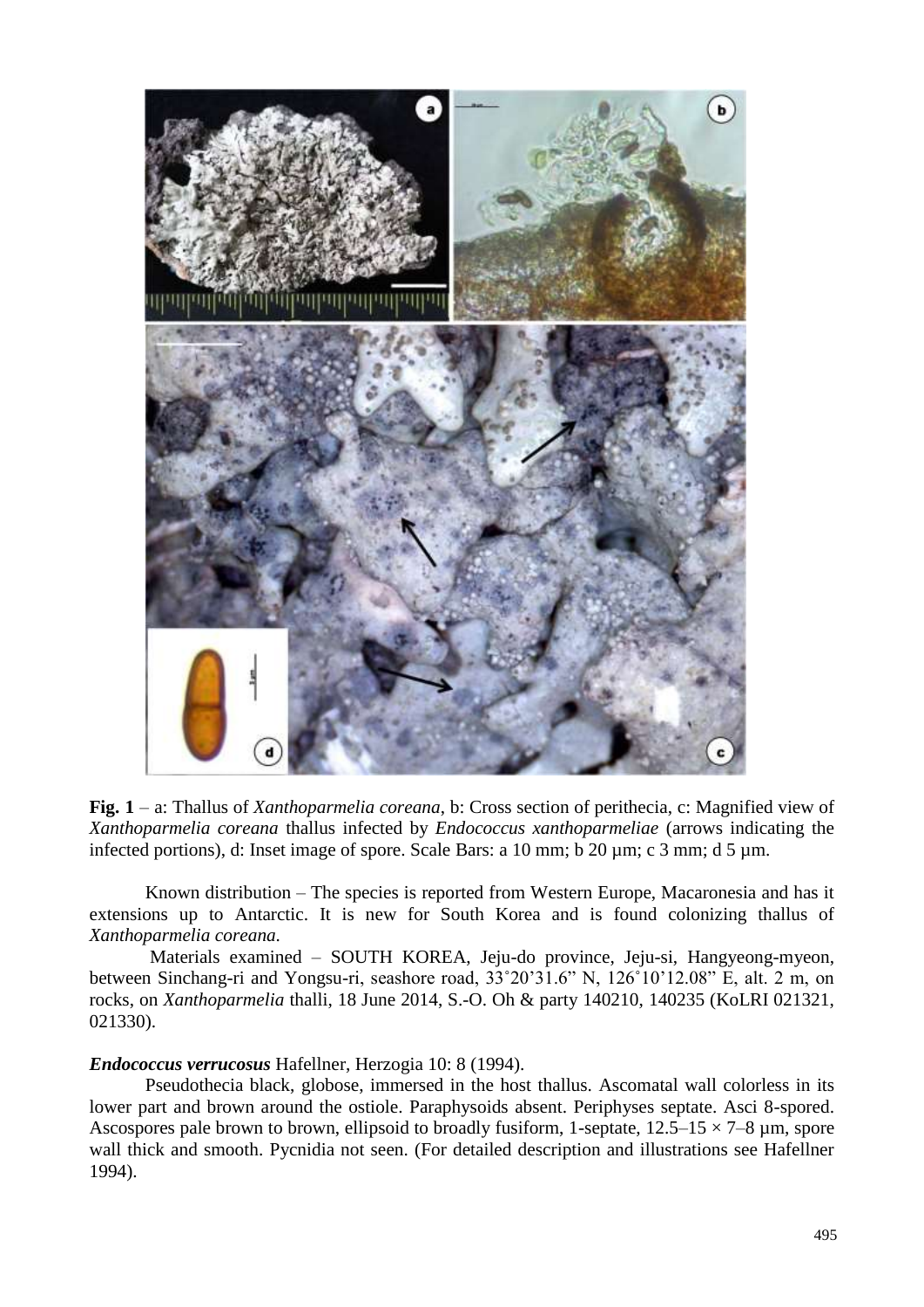Known distribution – In South Korea, the species is growing on the thallus and apothecia of *Aspicilia* sp. Previously, Kondratyuk et al. (2013a) reported *Endococcus* cf. *verrucosus* from Sinuido Island of South Korea colonizing gray crustose thallus (probably *Aspicilia*). At that time they were not quite sure whether it was *Endococcus verrucosus*, since the ascospores were quite small and the host was also not identified. In the present study, we found a fertile specimen of *Aspicilia* which is heavily infected by *Endococcus* sp., which on its examination revealed to be *E. verrucosus*, thus confirming its presence and range extension in South Korea*.* The species was previously reported from Europe and North America (Kainz & Triebel 2004).

Material examined – SOUTH KOREA, Jeollanam province, Shinan Co., Bogil Island, 3407'30.7" N, 12631'15.1" E, alt. 2 m asl., on rock, on thalli of *Aspicilia* sp., 23 June 2011, X. Y. Wang and J. A. Ryu, 110685 (KoLRI 013713).

## *Endococcus xanthoparmeliae* Y. Joshi, S.Y. Kondr., L. Lőkös & Hur, **sp. nov.** (Fig 1a-d) MYCOBANK NO.: MB 814049

Type: South Korea, Jeju-do province, Jeju-si, Hangyeong-myeon, between Sinchang-ri and Yongsu-ri, seashore road,  $33^{\circ}20'31.6''$  N,  $126^{\circ}10'12.1''$  E, alt. 2 m asl., on rock, on thalli of *Xanthoparmelia coreana*, 18 June 2014, S.-O. Oh and party, Holotype KoLRI 021331, Isotype KoLRI 021325.

Etymology: The species epithet refers to the host name, i.e. lichen genus *Xanthoparmelia*  (Vain.) Hale.

Similar to *Endococcus parmeliarum* but differs in having longer and wider ascospores and different host.

*Thallus* absent, non-lichenized, lichenicolous on *Xanthoparmelia coreana* (Fig. 1a), forming regularly rounded grayish to dark gray spots to  $(0.2-)$  0.3–0.4 mm diam. with  $(1-)$  4–7  $(-)$ 11) perithecia (Fig. 1c), but often forming much larger patches to  $1-2(3)$  cm or covering the whole host thalline lobe.

*Ascomata* perithecioid, immersed or semi-immersed into host thallus, 45–55(–60) µm diam. and to 60 µm high, brownish hyphae of parasite can be seen as brown layer below host thalline cortex. *Exciple wall* dark brown to  $6$  (-8)  $\mu$ m thick in the upper portion, and to 4–5  $\mu$ m thick in the lower half,  $(3-)$  5–6  $(-8) \times 1-1.5$   $(-2)$  µm (Fig. 1b). *Paraphyses* absent. *Asci* clavate, 8spored, 22–26 × 10–12 µm. *Ascospores* dark brown, 2-celled, oblong to ovoid, both cells almost the same,  $(8-) 10-12 \times 4-5 (-6) \mu m$  (Fig. 1d).

*Conidiomata* not seen.

Distribution and host: The species is so far known only from two localities in South Korea – i.e. Jeju and Chuja Islands, where it is growing luxuriantly on the thallus of *Xanthoparmelia coreana*, which was often damaged by *Clypeococcum cladonema* and *Lichenostigma cosmopolites*.

Taxonomic notes: *Endococcus xanthoparmeliae* is similar to *E. parmeliarum* Etayo in Etayo & Sancho, described from Chile colonizing *Parmelia saxatilis*, but differs in having longer and wider ascospores  $[(8-) 10-12 \times 4-5 (-6) \mu m \text{ vs. } 6.5-9.5 \times 3-3.8 \mu m)]$  and different host (Etayo and Sancho 2008). *Endococcus propinquus* (Körb.) D. Hawksw. and *E. exerrans* Nyl. are other species having similar spore length and often confused with the new species. *E. propinquus*  has a much wider host preference and wider spores (6.5–7 µm), while *E. exerrans* has narrower spores (3–4 µm) and is confined to *Rhizocarpon* sp. *E. verrucosus* Hafellner, another known species of the genus in South Korea, differs from the new species in having bigger and wider spores  $(12.5-15 \times 7-8 \text{ µm})$  and different host (*Aspicilia*).

In brownish coloration of the spores, *Endococcus xanthoparmeliae* is sometimes mistaken with *Sphaerellothecium parmeliae* Etayo, which however differs from the new taxon in having smaller and narrower spores  $(8.5-10 \times 3-4 \text{ µm})$ , different hosts [*Parmelia saxatilis* (L.) Ach. and *P*. *sulcata* Taylor] and presence of large black stroma-like necrotic surfaces on host thallus from which arises parasitic ascomata (Etayo & Diederich 1998).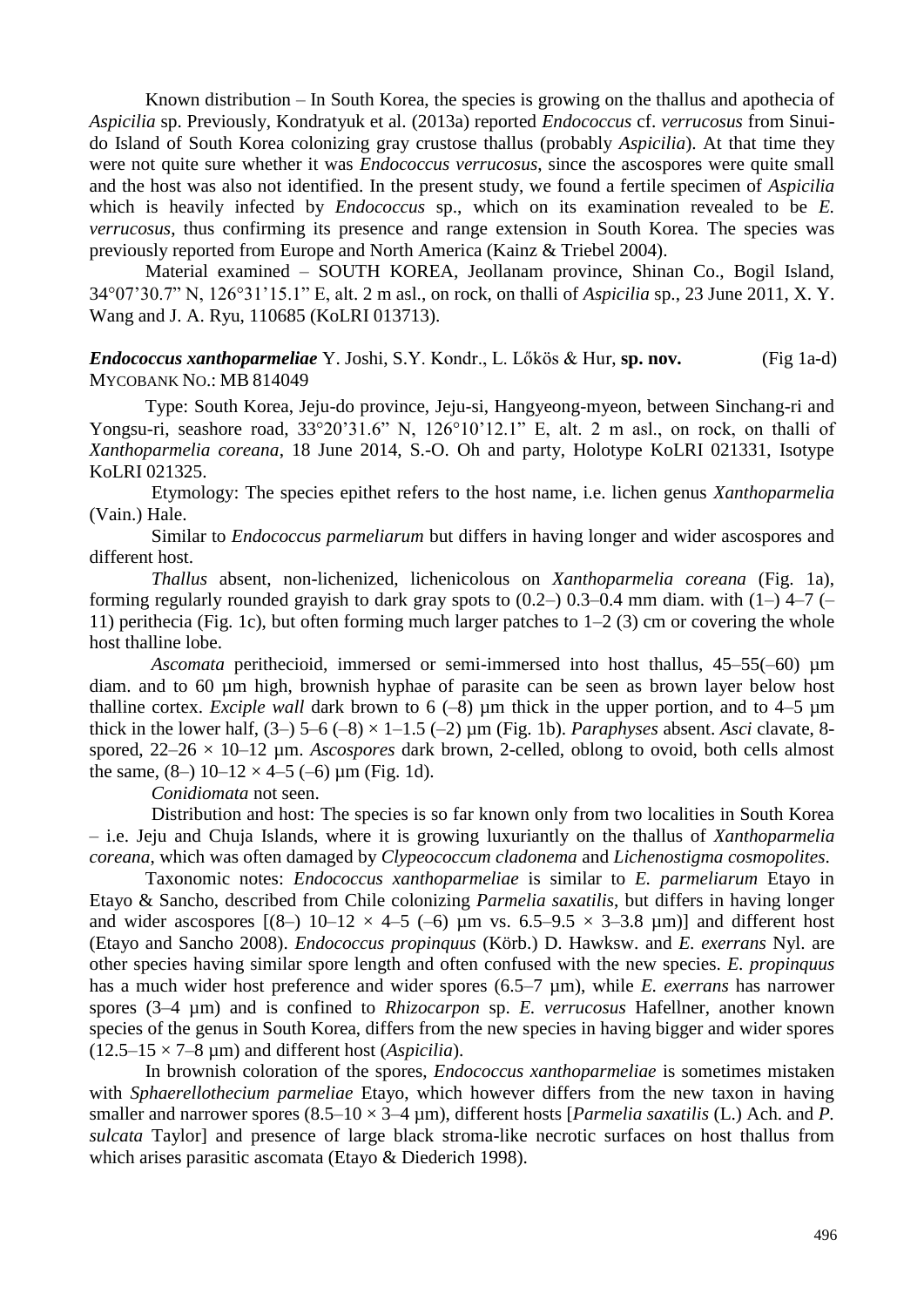**Table 1** List of so far known lichenicolous fungi colonizing various lichens in South Korea.

| $\overline{\mathbf{S}}$ .<br>No. | Lichenicolous fungi                                                 | Host                                                                                                                     | Reference (s)                               |
|----------------------------------|---------------------------------------------------------------------|--------------------------------------------------------------------------------------------------------------------------|---------------------------------------------|
| 1.                               | Abrothallus microspermus Tul.                                       | Parmotrema reticulatum                                                                                                   | Kondratyuk et al.<br>(2013a)                |
| 2.                               | Arthonia epiphyscia Nyl.                                            | Phaeophyscia<br>Hyperphyscia<br>sp.,<br>orbicularis                                                                      | Kondratyuk<br>et al.<br>(2013a)             |
| 3.                               | Cercidospora caudata Kernst.                                        | Caloplaca bogilana                                                                                                       | this paper                                  |
| 4.                               | Clypeococcum<br>cladonema<br>(Wedd.)<br>D.<br>Hawksw.               | Xanthoparmelia coreana                                                                                                   | this paper                                  |
| 5.                               | (Tuck.)<br>Dactylospora<br>glaucomarioides<br>Hafellner             | Ochrolechia sp.                                                                                                          | Joshi et al. (2010a)                        |
| 6.                               | Endococcus verrucosus Hafellner                                     | Aspicilia sp.                                                                                                            | Kondratyuk et al.<br>$(2013a)$ ; this paper |
| 7.                               | Endococcus xanthoparmeliae Y. Joshi, S.Y.<br>Kondr., L. Lőkös & Hur | Xanthoparmelia coreana                                                                                                   | this paper                                  |
| 8.                               | Epicladonia simplex D. Hawksw.                                      | Cladonia sp.                                                                                                             | this paper                                  |
| 9.                               | Lichenochora obscuroides (Linds.) Triebel &<br>Rambold              | Phaeophyscia<br>adiastola,<br>$P_{\cdot}$<br>exornatula, P. hispidula                                                    | Kondratyuk<br>et<br>al.<br>(2013a)          |
| 10.                              | Lichenodiplis lecanorae (Vouaux) Duko & D.<br>Hawksw.               | Lecanora sp.                                                                                                             | Kondratyuk et al.<br>(2013a)                |
| 11.                              | Lichenostigma cosmopolites Hafellner & Calat.                       | Xanthoparmelia coreana                                                                                                   | this paper                                  |
| 12.                              | Lichenostigma heterodermiae S.Y. Kondr., L.<br>Lőkös & J.S. Hur     | Heterodermia<br>diademata,<br>Н.<br>dissecta, H. hypoleuca, H. japonica,<br>H. microphylla                               | Kondratyuk<br>et al.<br>(2013a)             |
| 13.                              | Opegrapha phaeophysciae R. Sant.                                    | Phaeophyscia<br>adiastola,<br>$P_{\cdot}$<br>exornatula, P. aff. Squarrosa                                               | Kondratyuk et al.<br>(2013a)                |
| 14.                              | Phoma heterodermiae S.Y. Kondr., L. Lőkös<br>& J.-S. Hur            | Heterodermia hypoleuca                                                                                                   | Kondratyuk et al.<br>(2013a)                |
| 15.                              | Roselliniopsis phaeophysciae S.Y. Kondr., L.<br>Lőkös & J. S. Hur   | P.<br>cf.<br>Phaeophyscia<br>adiastola,<br>exornatula, P. cf. limbata                                                    | Kondratyuk et al.<br>(2013a)                |
| 16.                              | Sphinctrina leucopoda Nyl.                                          | Pertusaria sp.                                                                                                           | Thor et al. (2008)                          |
| 17.                              | Sphinctrina tubaeformis A. Massal.                                  | Pertusaria sp.                                                                                                           | Kondratyuk et al.<br>(2013a)                |
| 18.                              | Stigmidium fuscatae (Arnold) R. Sant.                               | Acarospora subg. Phaeothallia                                                                                            | Kondratyuk et<br>al.<br>(2013a)             |
| 19.                              | Taeniolella phaeophysciae D. Hawksw.                                | Phaeophyscia<br>adiastola,<br><i>P</i> .<br>$P_{\cdot}$<br>exornatula,<br>P.<br>limbata,<br>orbicularis, P. rubropulchra | Kondratyuk et al.<br>(2013a)                |

Materials examined – SOUTH KOREA, Jeju-do province, Jeju-si, Hallim-eup, Gwideok-ri, coast near the Chorok village,  $33^{\circ}26'33.3''$  N,  $126^{\circ}17'00.1''$  E, alt. 02 m asl., on rock, on thalli of *Xanthoparmelia coreana* growing together with *Diploschistes euganeus*, 05 July 2012, S. Kondratyuk and party, 121368 (KoLRI 016425 sub *Diploschistes euganeus*); Jeju-do province, Jeju-si, Hangyeong-myeon, between Sinchang-ri and Yongsu-ri, seashore road, 33°20'31.6" N, 12610'12.1" E, alt. 2 m asl., on rock, on thalli of *Xanthoparmelia coreana* damaged by *Lichenostigma* and *Endococcus*, 18 June 2014, S.-O. Oh and party, 140215, 140217, 140223, 140226, 140233 (KoLRI 021323, 021324, 021326, 021328, 021329, respectively); ibid., on thalli of *Xanthoparmelia coreana* damaged by *Clypeococcum*, 18 June 2014, S.-O. Oh and party, 140210 (KoLRI 021321); ibid., on thalli of *Xanthoparmelia coreana* damaged by *Clypeococcum* and *Lichenostigma*, 18 June 2014, Y. Joshi and party, 140168, 140187 (KoLRI 022299, 022300, respectively); ibid., on thalli of *Xanthoparmelia coreana* damaged by *Endococcus*, 18 June 2014, Y. Joshi and party, 140216, 140221 (KoLRI 022412, 022301, respectively); ibid., on rock, on thalli of *Xanthoparmelia coreana*, 18 June 2014, S. Kondratyuk and L. Lőkös, 140265 (KoLRI 022422); Jeju-do province, Jeju-si, Seogwipo-si, Pyoseon-myeon, Pyoseon-ri, seashore rocks, 33°19'23.25" N, 126°50'48.45" E, alt. 2 m asl., on thalli of *Xanthoparmelia coreana* damaged by *Endococcus*  growing together with *Pyxine endochrysina*, 19 June 2014, Y. Joshi and party, 140495, 140517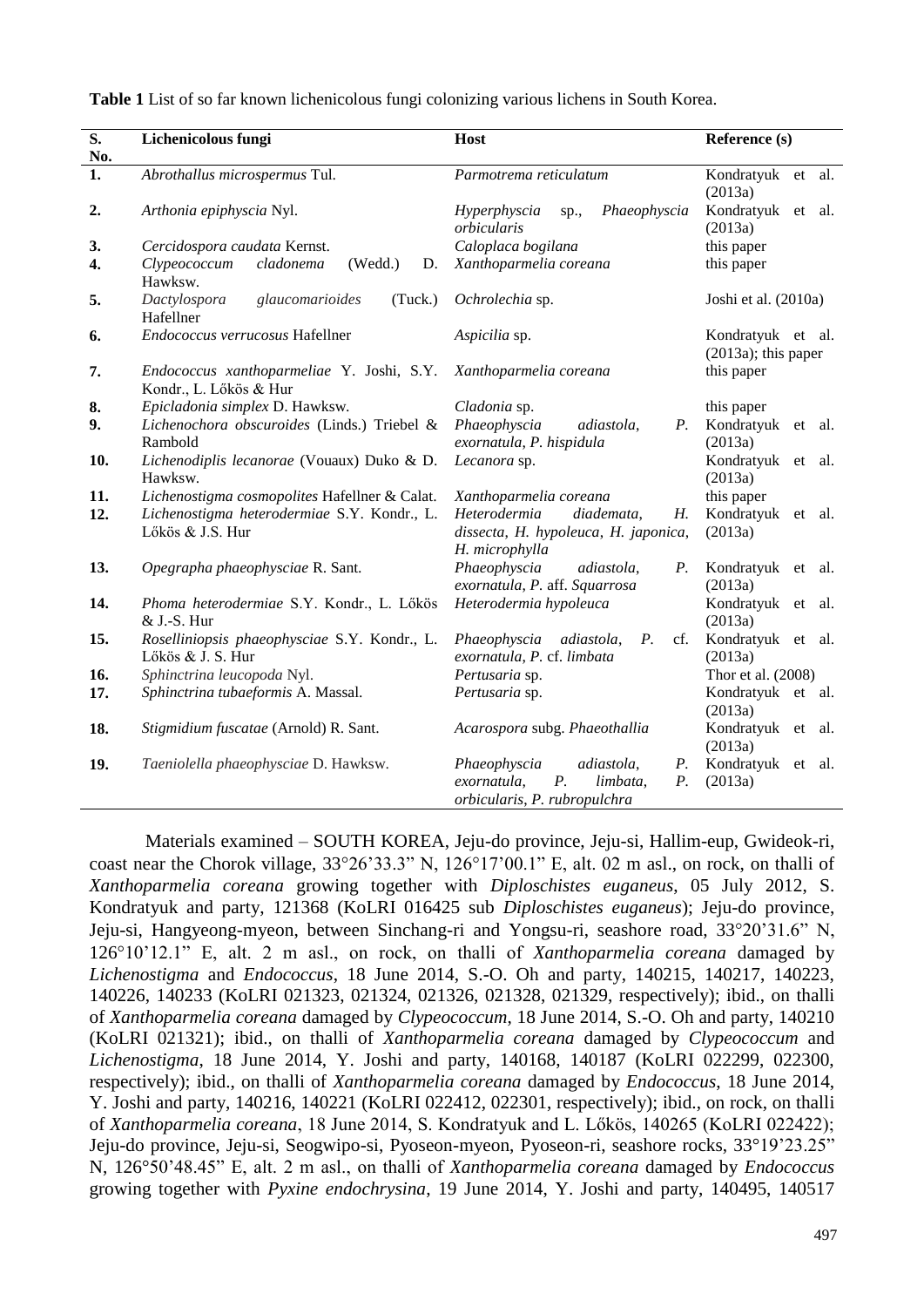(KoLRI 022302, 022413, respectively); Chuja-do island, Yecho-ri, Mt. Dondae, 33°24'40.7" N, 126°29'35.9" E, alt. 661 m asl., on thalli of *Xanthoparmelia coreana* damaged by *Endococcus*, 21 June 2014, Y. Joshi and party, 140761, 140762 (KoLRI 022414, 022415, respectively).

## *Epicladonia simplex* D. Hawksw., Bull. Br. Mus. Nat. Hist. 9: 19 (1981).

Conidiomata pycnidia, usually on galls formed on squamules of *Cladonia* sp., galls convex. Pycnidia immersed at first, but superficial at maturity, scattered, dark brown, subglobose to cupuliform, 100–150 µm diam. Pycnidial wall light olivaceous green to brown. Conidiogenous cells holoblastic. Conidia arising singly, rounded at the apex and truncated at the base, simple, nonseptate,  $10.5-13 \times 2-3$  µm diam. (For detailed description and illustrations see Hawksworth 1981).

Known distribution – It is probably a parasymbiont growing on *Cladonia* sp. and is being reported from Denmark (Alstrup 1994), Finland (Hawksworth 1981, Santesson et al. 2004), Sweden (Ihlen & Wedin 2006), North America (Esslinger & Egan 1995) and Russia (Zhurbenko 2004). The present study extends its distribution in Asia.

Material examined – SOUTH KOREA, Jeju-do province, Jeju-si, Nohyeong-dong, near Cheonwang Temple, 33°24'39.4" N, 126°29'38.1" E, 681 m asl., on *Pinus* bark, on thalli of *Cladonia* sp., 18 June 2014, S. Kondratyuk and L. Lőkös, 140662-2 (KoLRI 022422).

#### *Lichenostigma cosmopolites* Hafellner & Calat., Mycotaxon 72: 108 (1999).

Hyphal strands superficial, dark brown, spreading over the host thallus, septate, ramified to net-like. Ascomata dark brown to black, scattered, subglobose. Centrum I+ orange-red, K/I+ blue. Asci 8-spored. Ascospores hyaline, 1-septate, narrowly obovate, halonate,  $8-10 \times 3-5$  µm. Pycnidia not seen. (For detailed descriptions and illustrations see Hafellner & Calatayud 1999).

Known distribution – It is a widely distributed lichenicolous fungus known from all the continents except Antarctica colonizing *Xanthoparmelia* species (Calatayud et al. 2004).

Materials examined – SOUTH KOREA, Jeju-do province, Jeju-si, Hangyeong-myeon, between Sinchang-ri and Yongsu-ri, seashore road,  $33^{\circ}20'31.6''$  N,  $126^{\circ}10'12.1''$  E, alt. 2 m asl., on rock, on thalli of *Xanthoparmelia coreana* damaged also by *Endococcus xanthoparmeliae*, 18 June 2014, S.-O. Oh and party, 140215, 140223, 140226, 140233 (KoLRI 021323, 021326, 021328, 021329, respectively); ibid, on thalli of *Xanthoparmelia coreana* damaged also by *Clypeococcum*, 18 June 2014, S.-O. Oh and party, 140168, 140187 (KoLRI 022299, 022300, respectively).

#### **Acknowledgements**

We are grateful to Dr. Edit Farkas (Vácrátót, Hungary) for her generous help with some literature on lichenicolous fungi, and to Dr. Ludmila Gagarina (St. Petersburg, Russia), Dr. Anna S. Kondratiuk and Jung Shin Park (Suncheon, South Korea) for their help in the field work. YJ, SK, LL and JPH are thankful to Prof. J.-S. Hur for his cordial hospitality in South Korea, and Dr. S.-O. Oh for organizing 2014 excursion to Jeju and Chuja Islands. This work was supported by Korean Forest Service Program (KNA 2014) through Korea National Arboretum, a grant from the Korean National Research Resource Center Program (NRF-2014M3A9B8002115), and (for LL) partly by the Hungarian Scientific Research Fund (OTKA K81232).

#### **References**

Alstrup V. 1994 – A lichen excursion to Bornholm 1993. Graphis Scripta 6, 49–55.

- Calatayud V, Hafellner J, Navarro-Rosinés P. 2004 *Lichenostigma* Hafellner (1983). In: Lichen Flora of the Greater Sonoran Desert Region. Vol. 2*.* (eds TH Nash III, BD Ryan, P Diederich, C Gried, F Bungartz). Lichens Unlimited, Arizona State University, Tempe, Arizona, pp. 664–669.
- Esslinger TL, Egan RS. 1995 A sixth checklist of the lichen-forming, lichenicolous, and allied fungi of the continental United States and Canada. Bryologist 98, 467–549; doi: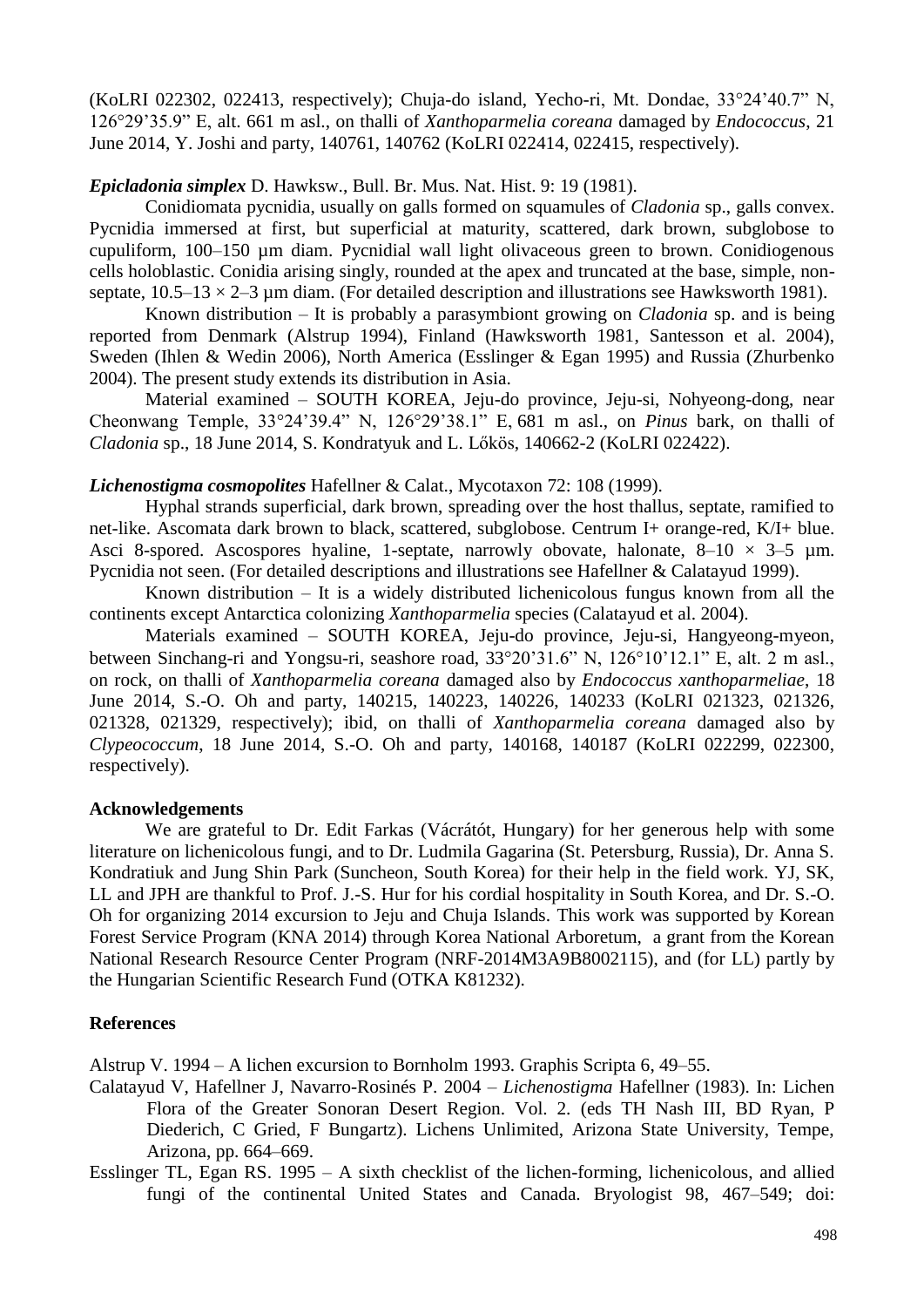org/10.2307/3243586.

- Etayo J, Breuss O. 1998 New species and interesting records of lichenicolous fungi. Österr Z Pilzk 7, 203–213.
- Etayo J, Diederich P. 1998 Lichenicolous fungi from the western Pyrenees, France and Spain. IV. *Ascomycetes*. Lichenologist 30(2), 103–120; doi.org/10.1017/S0024282992000112.
- Etayo J, Sancho LG. 2008 Hongos Liquenicolas del Sur de Sudamerica, especialmente de Isla Navarino (Chile). Bibliotheca Lichenologica 98, 1–302.
- Hafellner J. 1987 Studien über lichenicole Pilze und Flechten VI. Ein verändertes Gattungskonzept für *Cercidospora.* Herzogia 7, 355–365.
- Hafellner J. 1994 Beiträge zu einem Prodromus der lichenicolen Pilze Österreichs und angrenzender Gebiete. I. Über einige neue und seltene Arten. Herzogia 10, 1–28.
- Hafellner J, Calatayud V. 1999 *Lichenostigma cosmopolites*, a common lichenicolous fungus on *Xanthoparmelia* species. Mycotaxon 72, 107–114.
- Hawksworth DL. 1977 Three new genera of lichenicolous fungi. Botanical Journal of the Linnaean Society 75, 195–209.
- Hawksworth DL. 1981 The lichenicolous *Coelomycetes*. Bulletin of the British Museum (Natural History), Botany 9, 1–198.
- Hur JS, Koh YJ, Harada H. 2005. A checklist of Korean lichens. Lichenology 4, 65–95.
- Ihlen PG, Wedin M. 2006 Notes on two lichenicolous fungi on *Cladonia botrytes* in Scandinavia. Graphis Scripta 18, 38–40.
- Joshi S, Koh YJ, Lőkös L, Jayalal U, Hur JS. 2013 *Graphis koreana* (*Graphidaceae*, *Ostropales*), a new species from South Korea. Lichenologist 45, 593–597; doi.org/10.1017/S0024282913000224.
- Joshi Y, Hur JS. 2013a *Endocarpon maritima* sp. nov. (lichenized *Ascomycota*) from the maritime region of South Korea. Mycotaxon 123, 163–167; doi.org/10.5248/123.163.
- Joshi Y, Hur JS. 2013b *Endocarpon subramulosum* (*Verrucariaceae*) a new species of lichenized fungi from South Korea. Mycobiology 41(4), 243–244; doi.org/10.5941/MYCO.2013.41.4.243.
- Joshi Y, Knudsen K, Wang XY, Hur JS. 2010a *Dactylospora glaucomarioides* (*Ascomycetes*, *Dactylosporaceae*): a lichenicolous fungus new to South Korea. Mycobiology 38(4), 321– 322; doi.org/10.4489/MYCO.2010.38.4.321.
- Joshi Y, Lücking R, Yamamoto Y, Wang XY, Koh YJ, Hur JS. 2010b A new species of *Graphis*  (lichenized *Ascomycetes*) from South Korea. Mycotaxon 113, 305–309; doi.org/10.5248/113.305.
- Joshi Y, Vondrák J, Vondráková O, Nguyen TT, Hur JS. 2011 *Caloplaca allochroa* (lichenized *Ascomycetes*), a new saxicolous lichen species from South Korea. Mycotaxon 117, 261– 267; doi.org/10.5248/117.261.
- Joshi Y, Wang XY, Yamamoto Y, Koh YJ, Hur JS. 2010c A first modern contribution to *Caloplaca* biodiversity in South Korea: two new species and some new country records. Lichenologist 42, 715–722; doi.org/10.1017/S0024282910000368.
- Kainz C, Triebel D. 2004 *Endococcus* Nyl. (1855). In: Lichen Flora of the Greater Sonoran Desert Region. Vol. 2*.* (eds TH Nash III, BD Ryan, P Diederich, C Gried, F Bungartz). Lichens Unlimited, Arizona State University, Tempe, Arizona, pp. 648–651.
- Kernstock E. 1894 Lichenologische Beiträge. Verhandlungen der Zoologisch-Botanischen Gesellschaft in Wien 44, 191–224.
- Kondratyuk S, Lőkös L, Tschabanenko S, Haji Moniri M, Farkas E, Wang XY, Oh S-O, Hur J-S. 2013a New and noteworthy lichen forming fungi and lichenicolous fungi. Acta Botanica Hungarica 55, 275–349; doi.org/10.1556/ABot.55.2013.3-4.9.
- Kondratyuk S, Lőkös L, Zarei-Darki B, Haji Moniri M, Tschabanenko S, Galanina I, Yakovchenko L, Hooshmand F, Ezhkin AK, Hur J-S. – 2013b Five new *Caloplaca* species (*Teloschistaceae*, *Ascomycota*) from Asia. Acta Botanica Hungarica 55, 41–60; doi.org/10.1556/ABot.55.2013.1-2.4.